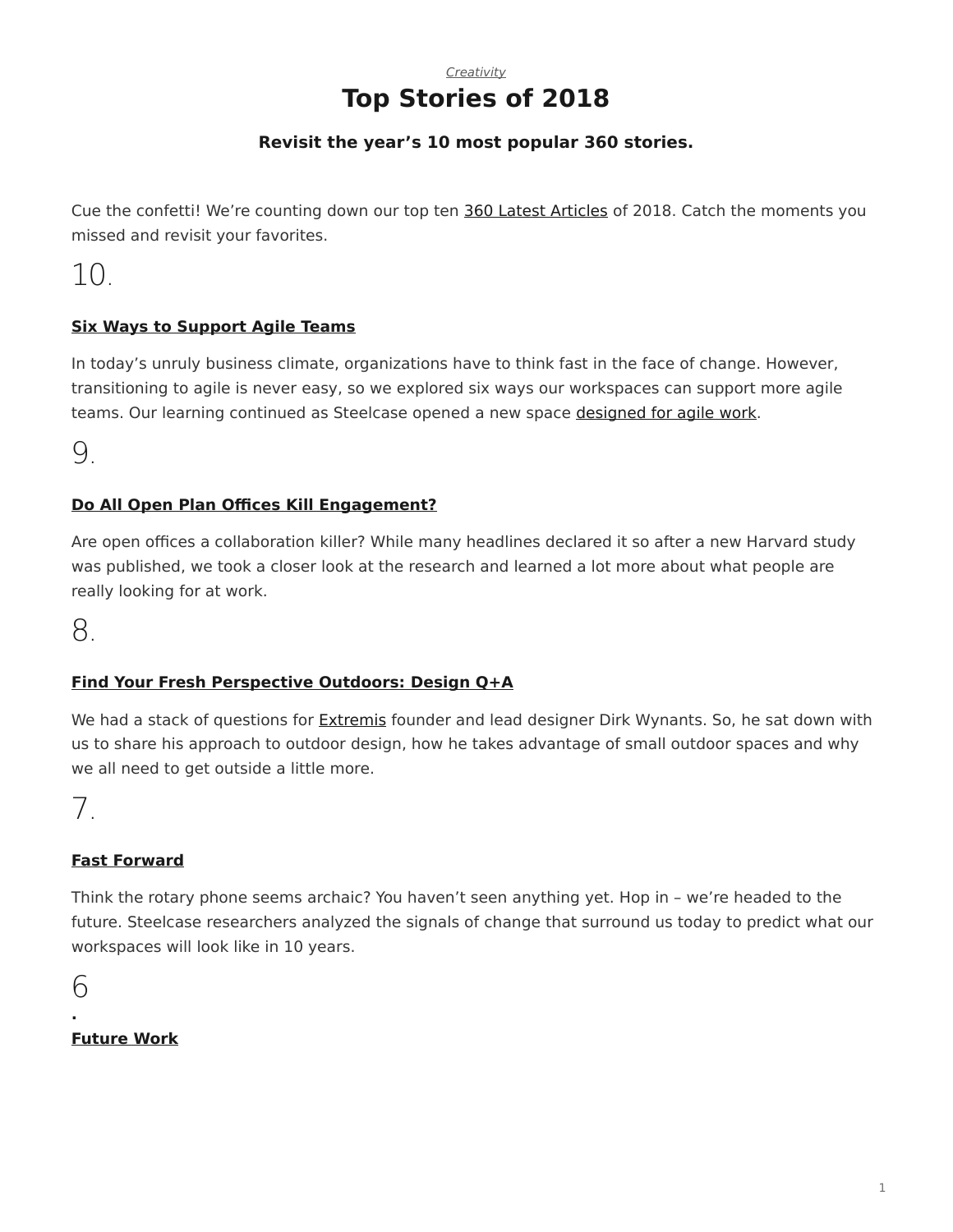As our relationship with technology takes more prominence in the workplace, one has to wonder what changes lie ahead. Can you examine these current trends to see what they say about tomorrow? [View](https://www.steelcase.com/research/articles/topics/trends-360/future-work/) [infographics.](https://www.steelcase.com/research/articles/topics/trends-360/future-work/)

# 5.

## **[What Workers Want](https://www.steelcase.com/research/articles/topics/trends-360/what-workers-want/)**

People know what they don't want at work – endless monotony. What they do want is a lot more complicated. Of course, we dove right in to get all of the details. [View infographics](https://www.steelcase.com/research/articles/topics/trends-360/what-workers-want/).

4.

### **[Inside Innovation](https://www.steelcase.com/research/articles/topics/innovation/inside-innovation/)**

Stroll through our newest Learning and Innovation Center in Munich to see how we're reimagining the workplace. Employees can use the space as a tool for education, innovation and collaboration. Come on in!

3.

### **[Steelcase Introduces SILQ](https://www.steelcase.com/research/articles/topics/office-chair/steelcase-introduces-silq-innovation-seating-design/)**

What's sleek, beautiful and a breakthrough in materials science? It's [SILQ](https://www.steelcase.com/products/office-chairs/silq/?utm_source=dotcom&utm_medium=podcast&utm_campaign=silq&utm_content=silq-podcast-1)! Meet the team behind our allnew chair that intuitively responds to human movement without the need to make adjustments. The chair does it for you.

2.

### **[Steelcase and west elm Announce Plans to Partner](https://www.steelcase.com/research/articles/topics/informal-spaces/steelcase-west-elm-announce-plans-partner/)**

This year, we were excited to announce the newest Steelcase partner, west elm. The [west elm Work](https://www.steelcase.com/research/articles/topics/brand/introducing-west-elm-work-collection/) [Collection,](https://www.steelcase.com/research/articles/topics/brand/introducing-west-elm-work-collection/) pairs west elm's signature modern aesthetic with Steelcase's workplace expertise and the reliability of the largest dealer network in the world.

And….drumroll please….the top story of 2018 is….

1.

### **[The Future is a Circle](https://www.steelcase.com/research/articles/topics/sustainability/steelcase-named-circulars-finalist/)**

Don't be a square – the future belongs to the circular economy which promotes the concept of using resources for as long as possible and then finding ways to reuse them. In 2018, Steelcase was recognized among seven global organizations leading this charge for change.

Want to keep the countdown going? Take a look at our [top six podcasts of 2018](https://www.steelcase.com/research/articles/topics/agile/top-six-podcasts-2018/).